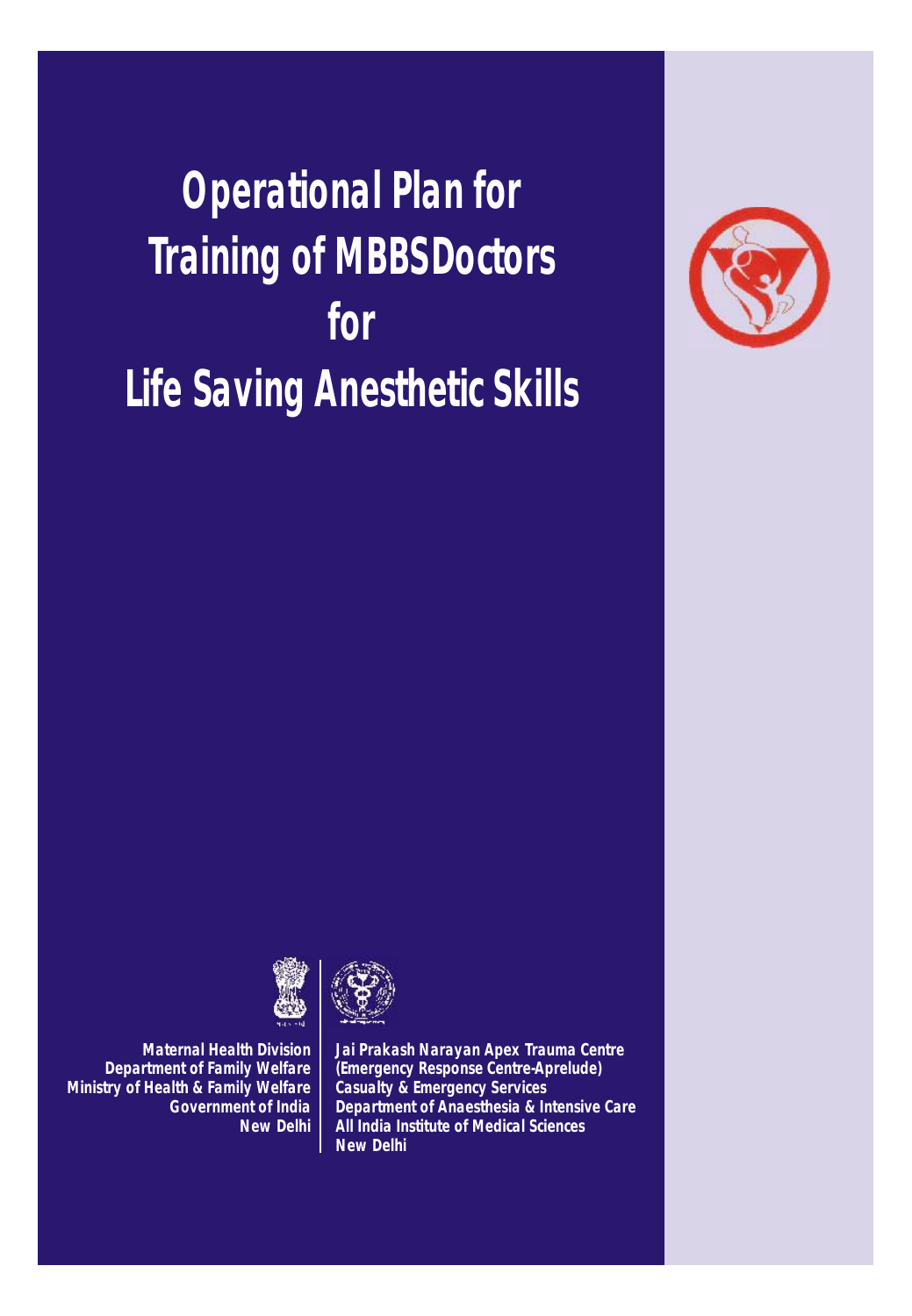# Contents

| 1. | Life Saving Anaesthetic Skills | Operational Plan for Training of MBBS Doctors for                                                                                      |                |
|----|--------------------------------|----------------------------------------------------------------------------------------------------------------------------------------|----------------|
| 2. | Annexure                       |                                                                                                                                        |                |
|    | Annexure I                     | Guidelines for Conducting the Training Programme for<br>MBBS Doctors on Life Saving Anaesthetic Skills for<br>Emergency Obstetric Care | $\overline{2}$ |
|    | Annexure II                    | Undertaking by State Government                                                                                                        | $\mathfrak{Z}$ |
|    |                                | Annexure III Procedures for Certification                                                                                              | $\overline{4}$ |
|    |                                | Annexure IV Trainee's Day-to-day Logbook                                                                                               | 6              |
|    | Annexure V                     | Suggested weekly Schedule of Training                                                                                                  | 8              |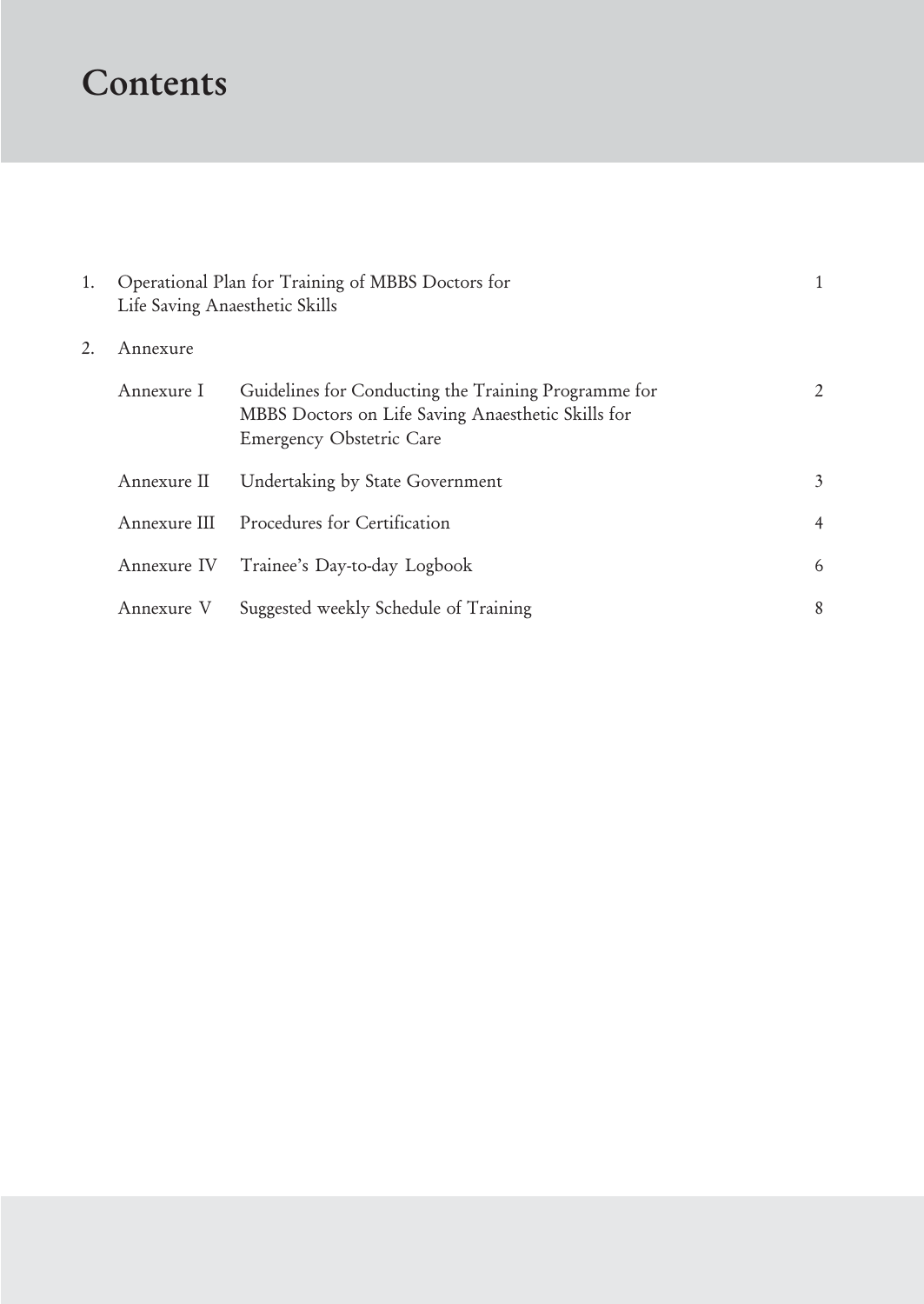# OPERATIONAL PLAN FOR TRAINING OF MBBS DOCTORS FOR LIFE SAVING ANESTHETIC SKILLS

○○○○○○○○○○○○○○○○○○○○○○○○○○○○○○○○○○○○○○○○○○○○○○○○○○○ ○○○○○○○○○○○○○○○○○○○○○○○○○○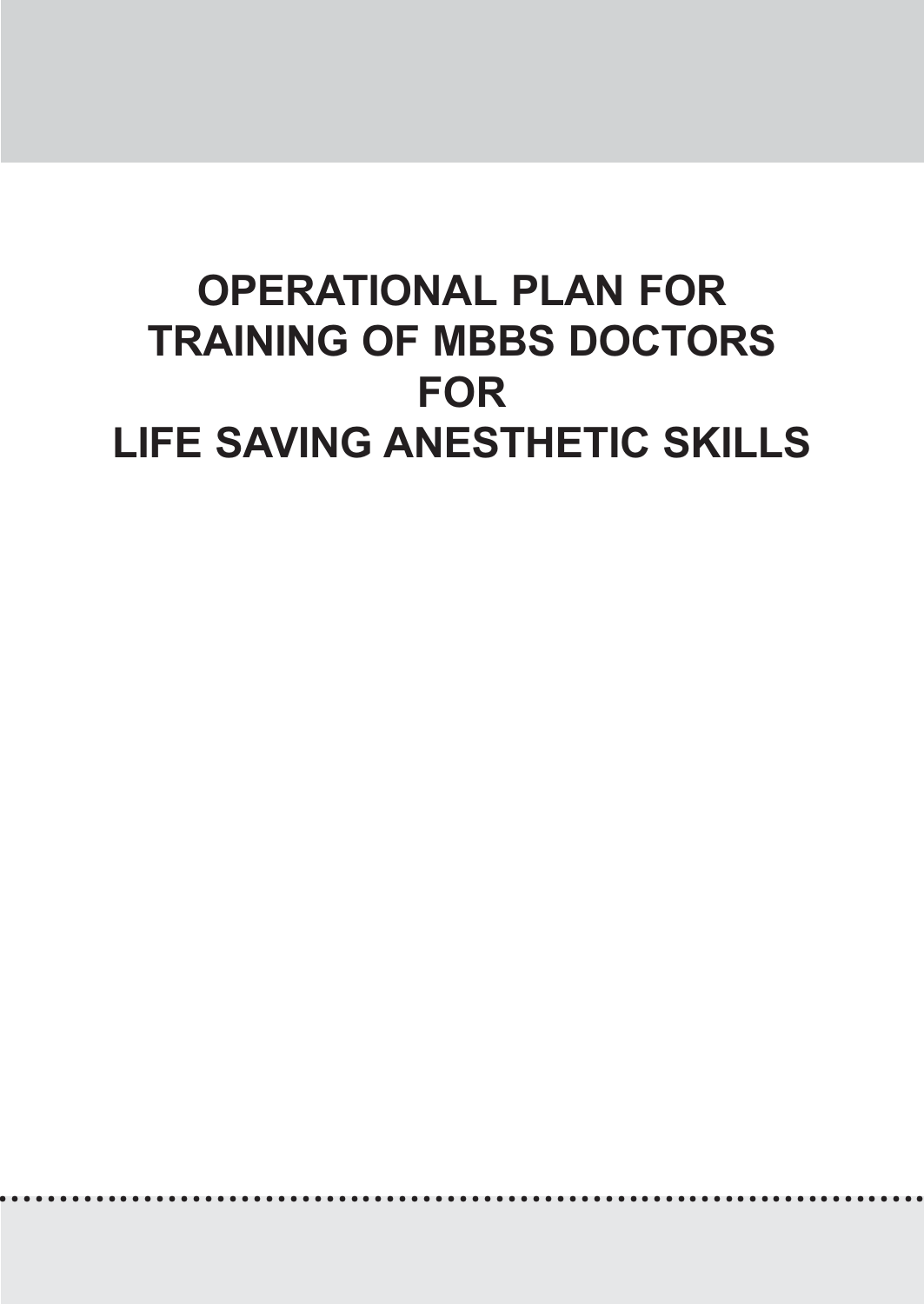## Operational Plan for Training of MBBS Doctors for Life Saving Anesthetic Skills

1. The training Programme should be conducted at medical colleges identified by the State Governments as per the suggested criteria. The duration of the training Programme should be 18 weeks and out of this at least 4 weeks should be spent in a district hospital.

2. Two Faculty members from each of the State Medical Colleges identified for training, should be given orientation to the training Programme for two days. These trained faculty will then train the anesthetists from the District Hospitals where the training Programme for the MBBS doctors will be conducted.

- 3 It would be necessary to equip
	- $\checkmark$  The Medical Colleges where training is held with at least one manikin for facilitating hands on training of the participants. The specifications for the manikin shall be finalised in consultation with the Chairman of the Expert Group and will follow.
	- $\checkmark$  The district hospitals where training is held as also the First Referral Unit where the trainees are to be posted after completion of their training, should be equipped with a Boyle's apparatus. The specifications currently in use for this equipment in the RCH Programme are considered adequate.
	- $\checkmark$  The district hospitals where training is held as also the FRUs should be provided with the necessary anesthetic and resuscitation drugs.
	- $\checkmark$  Resuscitation kits as detailed at Annexure-VI, should be provided at each of the First Referral Units.

4 Funding: Funding for the above activities is to be made from funds available under flexi-funds of RCH – II and must be reflected in the PIP. It is also mandatory that from the financial year 2006-07 onwards, a separate sub-head under the flexi-pool for training of MBBS doctors in life saving anesthetic skills be indicated and a quarterly report on its physical and financial progress be sent to GOI. While indicating the fund for the training, it is desirable that RCH training norms be adhered to.

○○○○○○○○○○○○○○○○○○○○○○○○○○○○○○○○○○○○○○○○○○○○ 1 ○○○○○○○○○○○○○○○○○○○○○○○○○○○○○○○○○

The preparation for the training should be conducted as per the **Annexure** enclosed.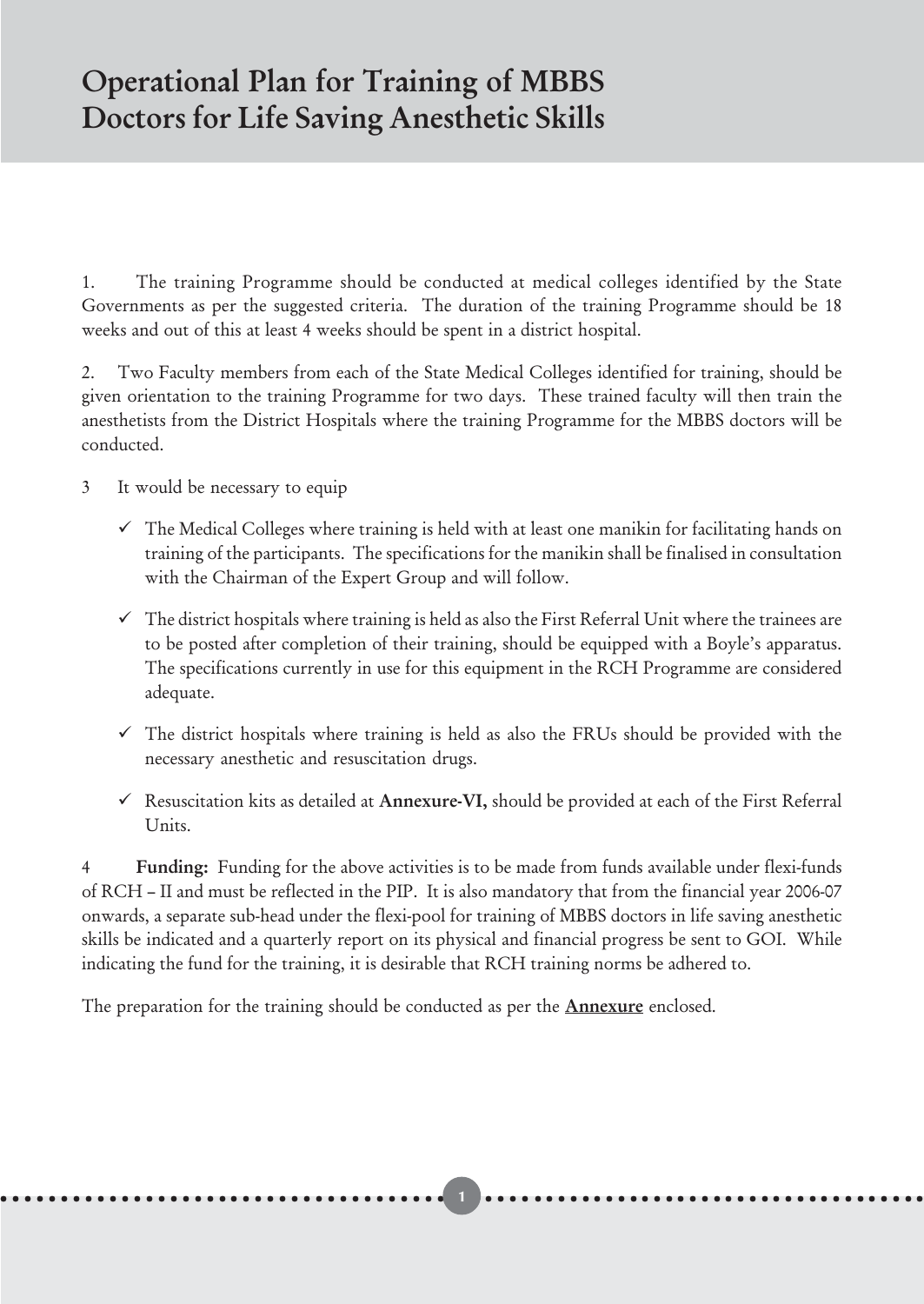Annexure I

#### Guidelines for conducting the Training Programme for MBBS Doctors on Life Saving Anesthetic Skills For Emergency Obstetric Care

- 1. Identification of training centers
	- > Only such medical colleges, which have sufficient case load in their casualty/emergency departments and also perform sufficient number of cesarean sections; with adequate faculty (preferably 50% of sanctioned strength of faculty) in position in their departments of Anaesthesia should be identified. The identification of training centers may be done jointly by the State and Central Govt.
	- > Preference should be given to colleges, which are recognized by Medical Council of India (MCI) / Diplomat of National Boards (DNB) for PG training in Anaesthesia.
	- > The senior faculty of these colleges will need to be oriented on various aspects of this training programme at least for two days.
	- > Availability of accommodation for housing the trainees should also be taken care of.
	- > The possibility of having regional medical colleges / institutes as centers for the training should be explored particularly keeping in view the needs of smaller states which do not have a medical college.
	- > The identified medical colleges must have provision of necessary equipment as well as at least one manikin as this is considered to be a critical input for hands-on-training.

#### 2. Selection of Participants/Trainees

- > The selected participants should have put in at least 5 years service and should not have less than 10 years service left in the State Services.
- > While selecting the participants it would be desirable to enlist only such MBBS doctors who are willing to undergo this training programme and undertake to serve in the identified FRUs after their return from their training.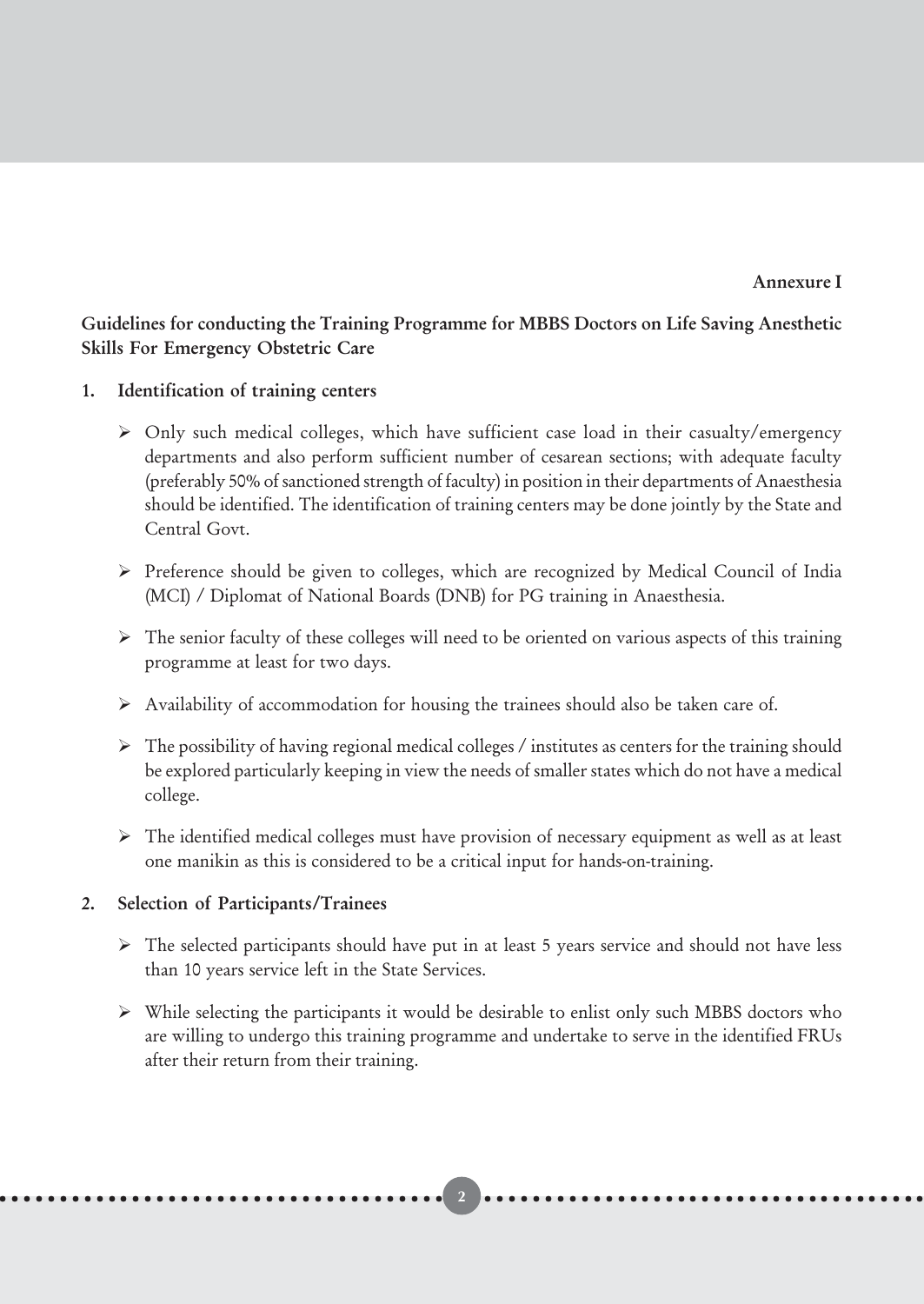Annexure – II

#### 3. Undertaking by State Government

#### UNDERTAKING

The Government of ………………nominates……………(List enclosed) Medical Officers, working in the State Health Services for undergoing 18 weeks Training Programme on Anesthesia for Emergency Obstetric Care being organized by Government of India at the All India Institute of Medical Sciences (AIIMS), New Delhi. It is certified :

- > The participants have been selected as per the criteria laid down for the Training Programme.
- > That the First Referral Units (FRUs) / Community Health Centres (CHCs) where the participants will be posted after completion of the above mentioned training have been identified keeping in view the fact that these will become fully operational for providing emergency obstetric care with the posting of the nominated officer after they return from their training. A list of such FRUs/CHCs is enclosed.
- > That the nominated participants will be posted at the identified FRUs/CHCs on return from their training for a period of not less than 3 years.
- > That the willingness of the nominated officers has been taken for undergoing the Training Programme along with an undertaking that they are willing to serve in the identified FRUs after their return from training for not less than 3 years.

(Secretary) Government of………

- An undertaking to be furnished by the state government as above.
- The State Government should take steps to indemnify or insure the trained medical officers against any Court proceedings / Civil suits if arising out of Emergency obstetric care at FRUs.

○○○○○○○○○○○○○○○○○○○○○○○○○○○○○○○○○○○○○○○○○○○○ 3 ○○○○○○○○○○○○○○○○○○○○○○○○○○○○○○○○○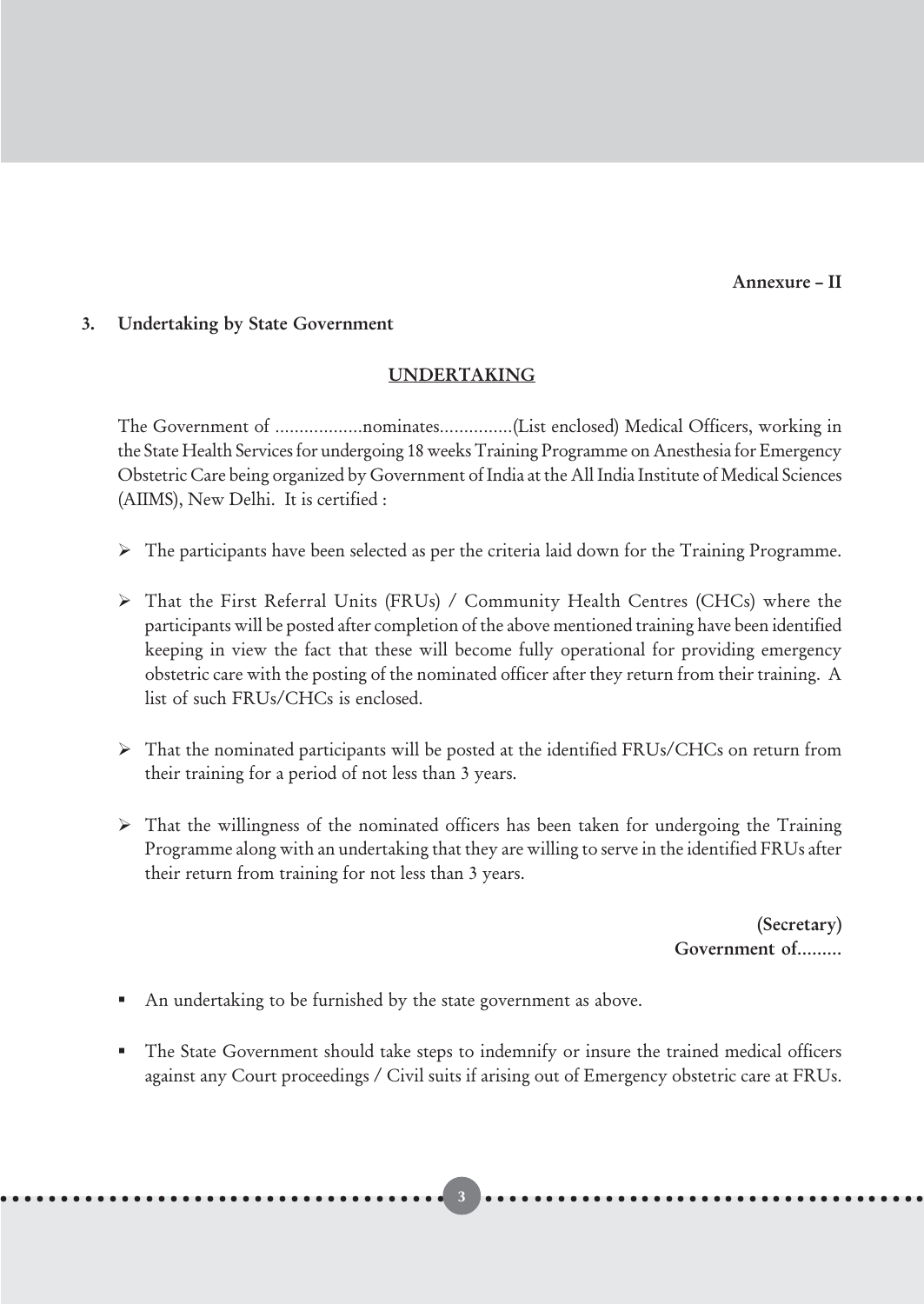#### Annexure – III

#### 4. Procedures for Certification

During the training in Medical College, review and assessment of training and trainees will be done preferably by a Expert Group member/representative. The detailed procedure is given as below:

#### Criteria for certification of successful trainees of Life Saving Anesthetic Skills for Emergency Obstetric Care

A trainee must have done the below mentioned procedures required number of times and shall be confident in doing the same procedure in future in obstetric patients.

|    | Procedure                               | Number |
|----|-----------------------------------------|--------|
|    | Intravenous Canulations                 | 50     |
| 2. | Central Venous Canulations              | 10     |
| 3. | Maintenance of airway and oxygenation   | 25     |
| 4. | Laryngeal mask airway Insertion         | 25     |
| 5. | Endotracheal Intubations and Extubation | 25     |
| 6. | Lumbar Puncture & Spinal Anaesthesia    | 50     |
|    | <b>CPCR</b>                             | 20     |

To detect and treat the following if required in emergency

- Airway Obstruction
- Hypovolemic Shock
- Cardio respiratory Arrest

#### The overall assessment of the trainees will be three tier.

Tier I Internal Assessment by Trainers at AIIMS/ State Training Institute, which will be done in two Mid Term Internal Exams of 100 marks each. These exams will contribute 40% in the final assessment and will have 70% and 30% practical.

○○○○○○○○○○○○○○○○○○○○○○○○○○○○○○○○○○○○○○○○○○○○○○○○○○○ 4 ○○○○○○○○○○○○○○○○○○○○○○○○○○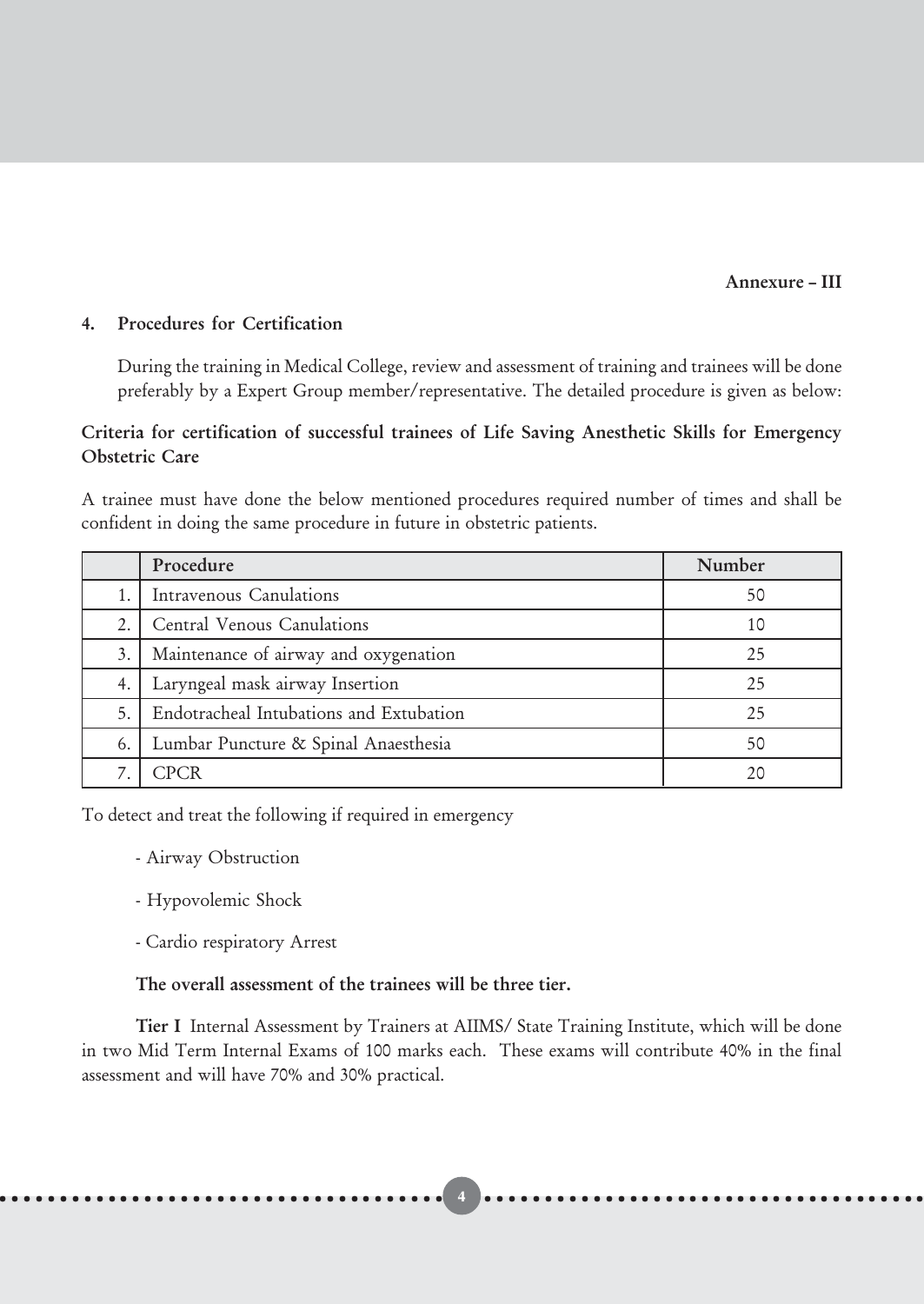Tier II This will be Internal Assessment by the HOD Anaesthesia at the State Medical Colleges. This will comprise of 100 marks and will have practical component only and will contribute 20% to final assessment.

Tier III The final assessment will be held at AIIMS/ State Medical College/ Certifying Institute and will be of 200 marks. Assessment will be done by 3 or 4 examiners. Two of them will be Core Group Members, one internal and one external expert.

The overall break up will be as follows:

|          | Theory | Practical |
|----------|--------|-----------|
| Tier I   | 140    | 60        |
| Tier II  |        | 100       |
| Tier III | 100    | 100       |
| Total    | 240    | 260       |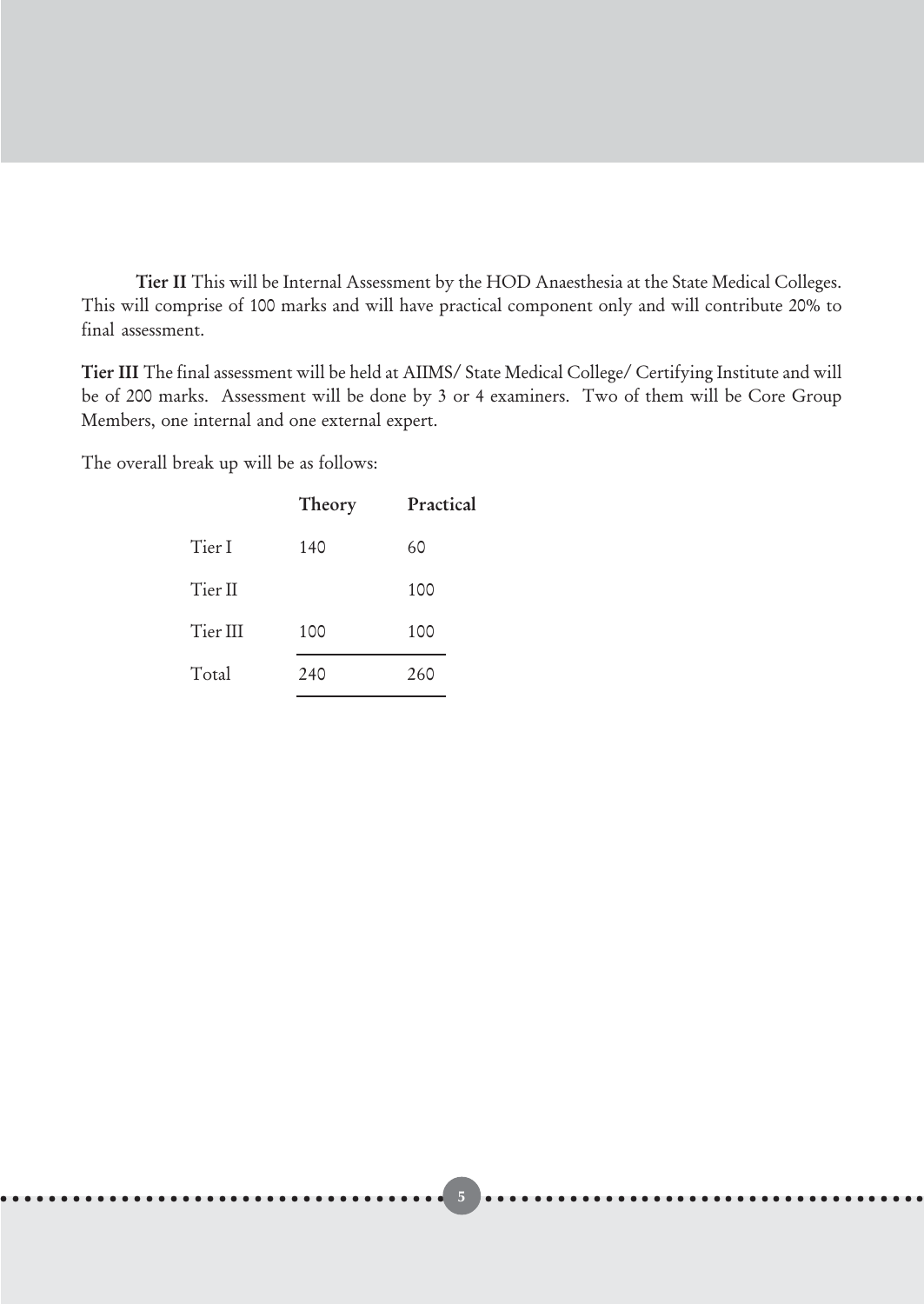#### Annexure – IV

## 5. Trainee's Day-to-day logbook

### Trainee's day-to-day logbook for procedures/competencies achieved is placed below.

| Trainees's day to day logbook for clinical procedures/competencies achieved.            |                            |                                               |                                                |                                                                 |                                                   |             |                                  |                                                    |
|-----------------------------------------------------------------------------------------|----------------------------|-----------------------------------------------|------------------------------------------------|-----------------------------------------------------------------|---------------------------------------------------|-------------|----------------------------------|----------------------------------------------------|
| Procedure                                                                               | Intravenous<br>canulations | Lumber<br>Puncture &<br>Spinal<br>Anaesthesia | Maintenance<br>of airway<br>and<br>oxygenation | <b>LMA</b><br>insertion/<br>tracheo<br>oesophageal<br>combitube | Endotracheal<br>intubations<br>$\&$<br>extubation | <b>CPCR</b> | Central<br>Venous<br>Canulations | Signature<br>of the<br>Supervisor<br>with the date |
| Number                                                                                  | 50                         | 50                                            | $25\,$                                         | $25\,$                                                          | 25                                                | 20          | 10                               |                                                    |
|                                                                                         |                            |                                               |                                                |                                                                 |                                                   |             |                                  |                                                    |
|                                                                                         |                            |                                               |                                                |                                                                 |                                                   |             |                                  |                                                    |
|                                                                                         |                            |                                               |                                                |                                                                 |                                                   |             |                                  |                                                    |
| $\begin{array}{c c c c c} 1 & 2 & 3 & 4 & 5 & 6 & 7 & 8 & 9 & 10 \\ \hline \end{array}$ |                            |                                               |                                                |                                                                 |                                                   |             |                                  |                                                    |
|                                                                                         |                            |                                               |                                                |                                                                 |                                                   |             |                                  |                                                    |
|                                                                                         |                            |                                               |                                                |                                                                 |                                                   |             |                                  |                                                    |
|                                                                                         |                            |                                               |                                                |                                                                 |                                                   |             |                                  |                                                    |
|                                                                                         |                            |                                               |                                                |                                                                 |                                                   |             |                                  |                                                    |
|                                                                                         |                            |                                               |                                                |                                                                 |                                                   |             |                                  |                                                    |
|                                                                                         |                            |                                               |                                                |                                                                 |                                                   |             |                                  |                                                    |
| $\boxed{11}$                                                                            |                            |                                               |                                                |                                                                 |                                                   |             |                                  |                                                    |
| $\overline{12}$                                                                         |                            |                                               |                                                |                                                                 |                                                   |             |                                  |                                                    |
| 13.                                                                                     |                            |                                               |                                                |                                                                 |                                                   |             |                                  |                                                    |
| $\overline{14.}$                                                                        |                            |                                               |                                                |                                                                 |                                                   |             |                                  |                                                    |
| 15.                                                                                     |                            |                                               |                                                |                                                                 |                                                   |             |                                  |                                                    |
| 16.                                                                                     |                            |                                               |                                                |                                                                 |                                                   |             |                                  |                                                    |
| 17.                                                                                     |                            |                                               |                                                |                                                                 |                                                   |             |                                  |                                                    |
| 18.                                                                                     |                            |                                               |                                                |                                                                 |                                                   |             |                                  |                                                    |
| 19.                                                                                     |                            |                                               |                                                |                                                                 |                                                   |             |                                  |                                                    |
| 20.                                                                                     |                            |                                               |                                                |                                                                 |                                                   |             |                                  |                                                    |
| $\frac{21}{22}$                                                                         |                            |                                               |                                                |                                                                 |                                                   |             |                                  |                                                    |
|                                                                                         |                            |                                               |                                                |                                                                 |                                                   |             |                                  |                                                    |
| $\overline{\left  \frac{23}{23.}\right }$                                               |                            |                                               |                                                |                                                                 |                                                   |             |                                  |                                                    |
| $\frac{1}{24}$ .                                                                        |                            |                                               |                                                |                                                                 |                                                   |             |                                  |                                                    |
| $\overline{\overline{\smash{25.}}}$                                                     |                            |                                               |                                                |                                                                 |                                                   |             |                                  |                                                    |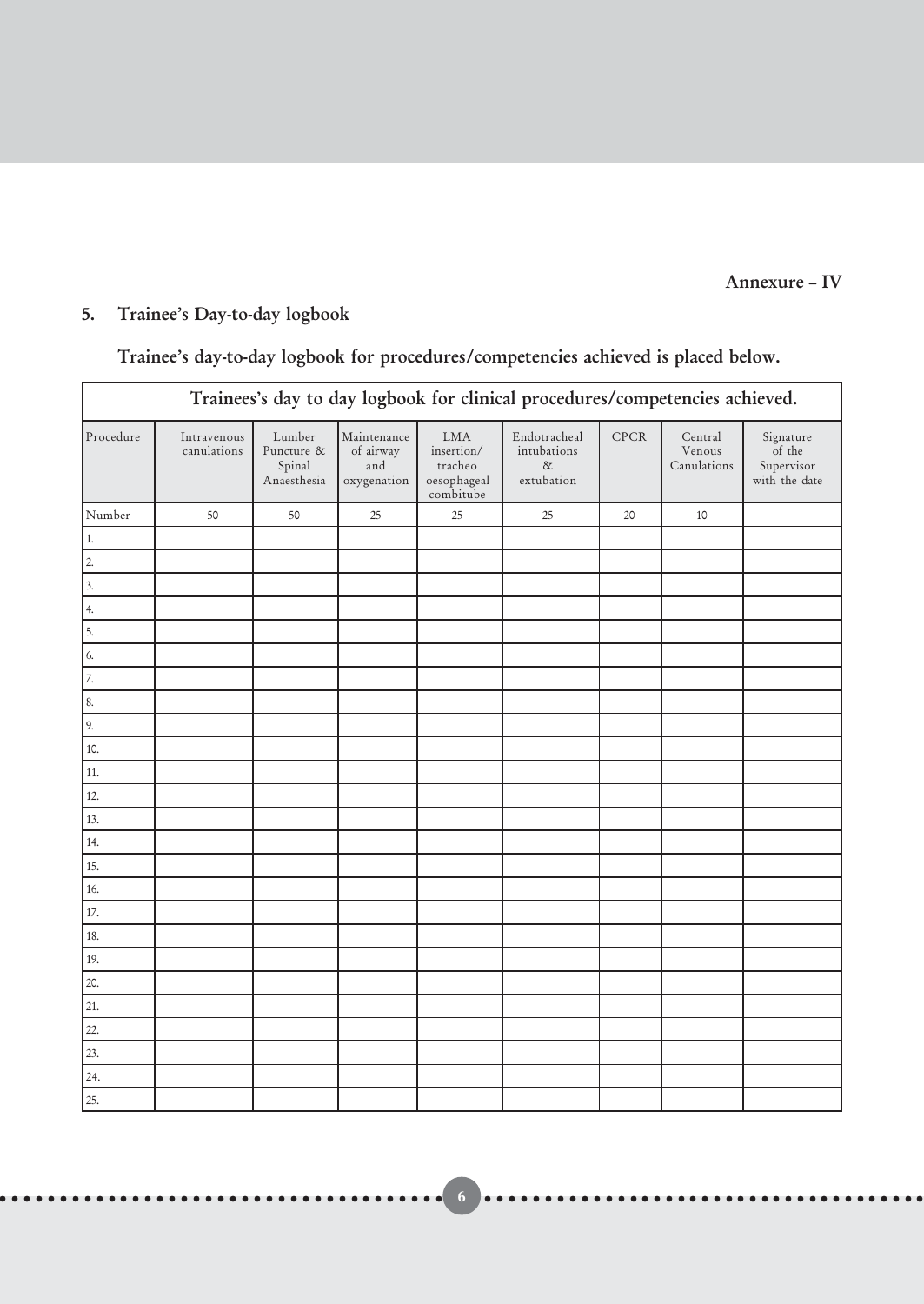| 26. |  |                         |                                                   |                                |  |  |  |
|-----|--|-------------------------|---------------------------------------------------|--------------------------------|--|--|--|
| 27. |  |                         |                                                   |                                |  |  |  |
| 28. |  |                         |                                                   |                                |  |  |  |
| 29. |  |                         |                                                   |                                |  |  |  |
| 30. |  | Supervisor's remarks on |                                                   |                                |  |  |  |
| 31. |  | $\sim$                  | Detection and Treatment of<br>Air way Obstruction |                                |  |  |  |
| 32. |  | $\blacksquare$          | Hypovolemic Shock<br>Cardio Respiratory Arrest.   |                                |  |  |  |
| 33. |  | $\blacksquare$          |                                                   |                                |  |  |  |
| 34. |  |                         |                                                   |                                |  |  |  |
| 35. |  |                         |                                                   |                                |  |  |  |
| 36. |  |                         |                                                   |                                |  |  |  |
| 37. |  |                         |                                                   |                                |  |  |  |
| 38. |  |                         |                                                   |                                |  |  |  |
| 39. |  |                         |                                                   | (Satisfactory/Good/Very Good.) |  |  |  |
| 40. |  | Any other remarks:      |                                                   |                                |  |  |  |
| 41. |  |                         |                                                   |                                |  |  |  |
| 42. |  |                         |                                                   |                                |  |  |  |
| 43. |  |                         |                                                   |                                |  |  |  |
| 44. |  |                         |                                                   |                                |  |  |  |
| 45. |  |                         |                                                   |                                |  |  |  |
| 46. |  |                         |                                                   |                                |  |  |  |
| 47. |  | Name:                   |                                                   |                                |  |  |  |
| 48. |  |                         | Signature of the Supervisor:                      |                                |  |  |  |
| 49. |  | Date:                   |                                                   |                                |  |  |  |
| 50. |  |                         |                                                   |                                |  |  |  |

Instructions for filling the logbook.

1) The Trainees in groups of 1-2 should be put under the guidance/supervision of one of the faculty members during their posting in O.T.'s etc. The supervisor should be responsible for overseeing of their day-to-day progress.

○○○○○○○○○○○○○○○○○○○○○○○○○○○○○○○○○○○○○○○○○○○○ 7 ○○○○○○○○○○○○○○○○○○○○○○○○○○○○○○○○○

- 2) Dates of the procedures to be filled in columns by the trainees.
- 3) Supervisors should put initials every day.
- 4) The minimum required number of the procedures is indicated under each head.
- 5) The final signature of the supervisor to be put at the end of the training.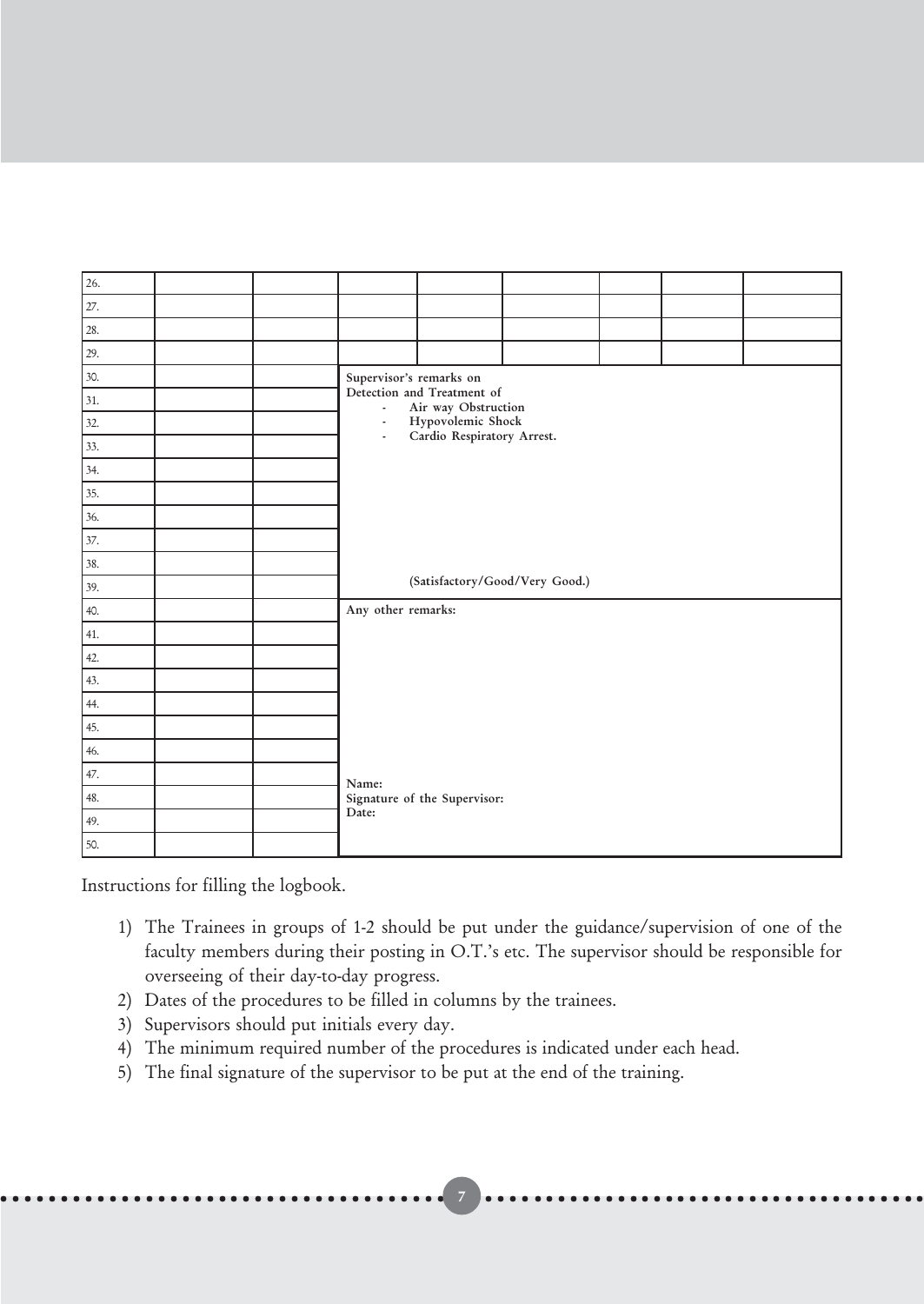Annexure – V

#### 6. Suggested weekly schedule of training

#### SCHEDULE FOR THE TRAINING " TRAINING PROGRAMME FOR MBBS DOCTORS ON LIFE SAVING ANAESTHETIC SKILLS FOR EMERGENCY OBSTRETRIC CARE"

#### Posting Schedule (18 weeks)

A) Medical College / Training Center

- 1) Emergency Services/Casualty : Six weeks
- 2) Operation Theatre
	- General Surgery : Two Weeks
	- Obstetric : Four Weeks
- B) District Hospital / Similar Setup : Four to Six Weeks

Schedule for Lectures / Demonstrations (To be covered at Training Institutes/ Medical College) WEEK - ONE

| $\overline{\text{DAY}}$ | Theory/         | Practical | Trainer's | Remarks     |   |
|-------------------------|-----------------|-----------|-----------|-------------|---|
|                         | Demonstration   | Exercise  | Name      |             |   |
|                         | Class           |           |           |             |   |
| 1                       | Introduction To |           |           |             |   |
|                         | The programme   |           |           |             |   |
| $\overline{2}$          | Basics of       |           |           |             |   |
|                         | Anaesthesia     |           |           |             |   |
| $\overline{3}$          | Operation       |           |           |             |   |
|                         | Room            |           |           |             |   |
|                         | Management      |           |           |             |   |
| $\overline{\mathbf{4}}$ | Medico Legal    |           |           |             |   |
|                         | Implications of |           |           |             |   |
|                         | the course      |           |           |             |   |
| 5                       |                 |           |           |             |   |
| $\boldsymbol{6}$        | Recapitulation  |           |           |             |   |
| S                       | U               | N         | D         | $\mathbf A$ | Y |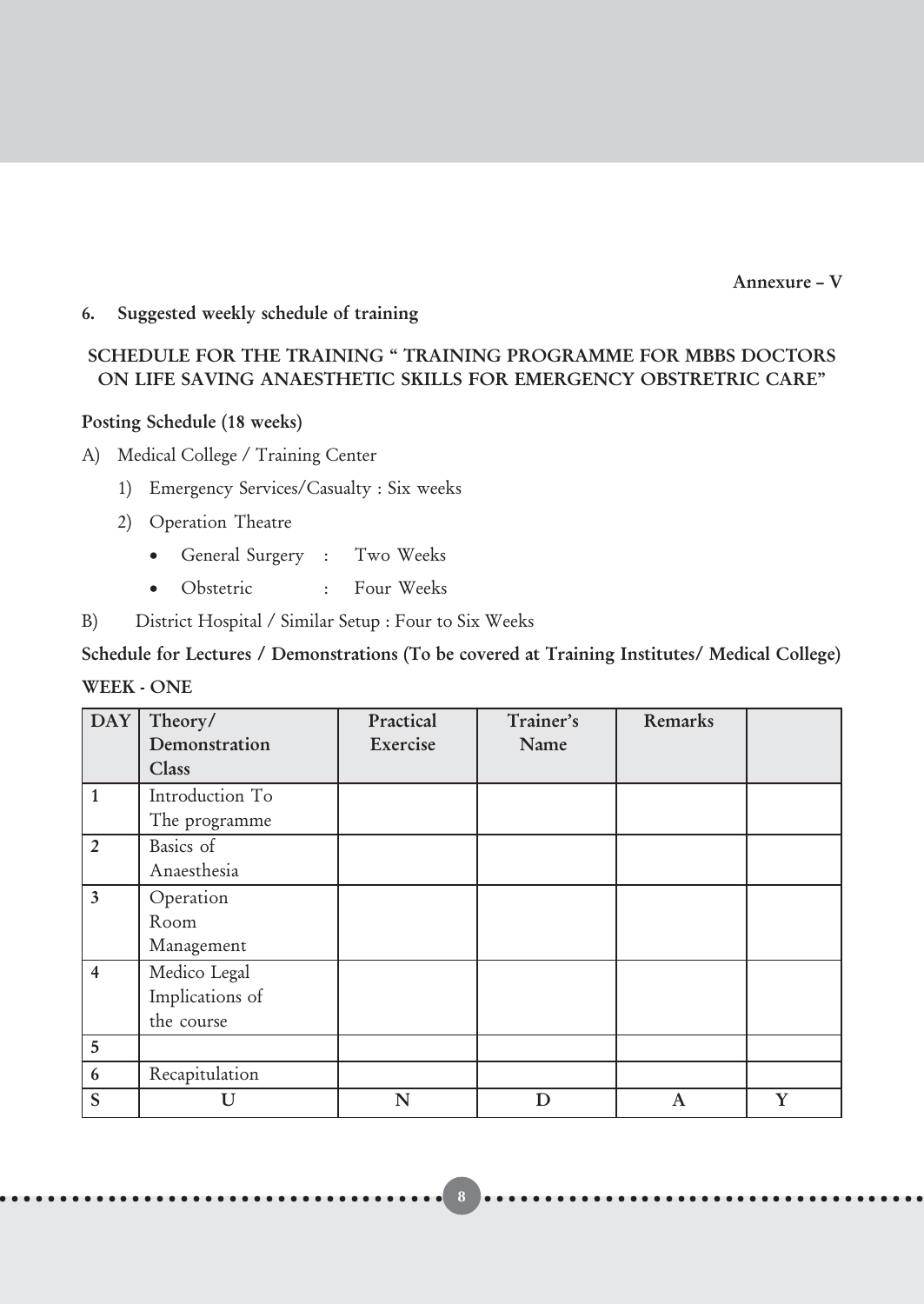#### WEEK –TWO

| <b>DAY</b>     | Theory/              | Practical | Trainer's | Remarks          |   |
|----------------|----------------------|-----------|-----------|------------------|---|
|                | Demonstration        | Exercise  | Name      |                  |   |
|                | Class                |           |           |                  |   |
|                | Airway               | Dummy     |           |                  |   |
|                | Anatomy &            | Exercises |           |                  |   |
|                | Positioning          |           |           |                  |   |
| $\overline{2}$ | Spinal               |           |           |                  |   |
|                | Anatomy&             |           |           |                  |   |
|                | Positioning          |           |           |                  |   |
| $\mathbf{3}$   | Changes in Pregnancy |           |           |                  |   |
| $\overline{4}$ | Physiology of        |           |           |                  |   |
|                | Spinal               |           |           |                  |   |
|                | Anaesthesia          |           |           |                  |   |
| 5              | Physiologic          |           |           |                  |   |
|                | Considerations       |           |           |                  |   |
|                | in Pregnancy         |           |           |                  |   |
| 6              | Recapitulation       |           |           |                  |   |
| S              | U                    | N         | D         | $\boldsymbol{A}$ | Y |

#### WEEK –THREE

| <b>DAY</b>              | Theory/                     | Practical | Trainer's | Remarks |   |
|-------------------------|-----------------------------|-----------|-----------|---------|---|
|                         | Demonstration               | Exercise  | Name      |         |   |
|                         | Class                       |           |           |         |   |
| $\mathbf{1}$            | Observe Spinal A. & Q       |           |           |         |   |
|                         | and Ans.                    |           |           |         |   |
| $\overline{2}$          | Observe Intubation &        |           |           |         |   |
|                         | (Q&A)                       |           |           |         |   |
| $\overline{\mathbf{3}}$ | Intubation Practice-        |           |           |         |   |
|                         | Dummy                       |           |           |         |   |
| $\overline{4}$          | <b>Intubation Practice-</b> |           |           |         |   |
|                         | Dummy                       |           |           |         |   |
| 5                       | Airway Gadgets- ET-Tube     |           |           |         |   |
|                         | <b>LMA</b>                  |           |           |         |   |
|                         | <b>OPA</b>                  |           |           |         |   |
|                         | TE-Combitube                |           |           |         |   |
| 6                       | Recapitulation              |           |           |         |   |
| S                       | U                           | N         | D         | A       | Y |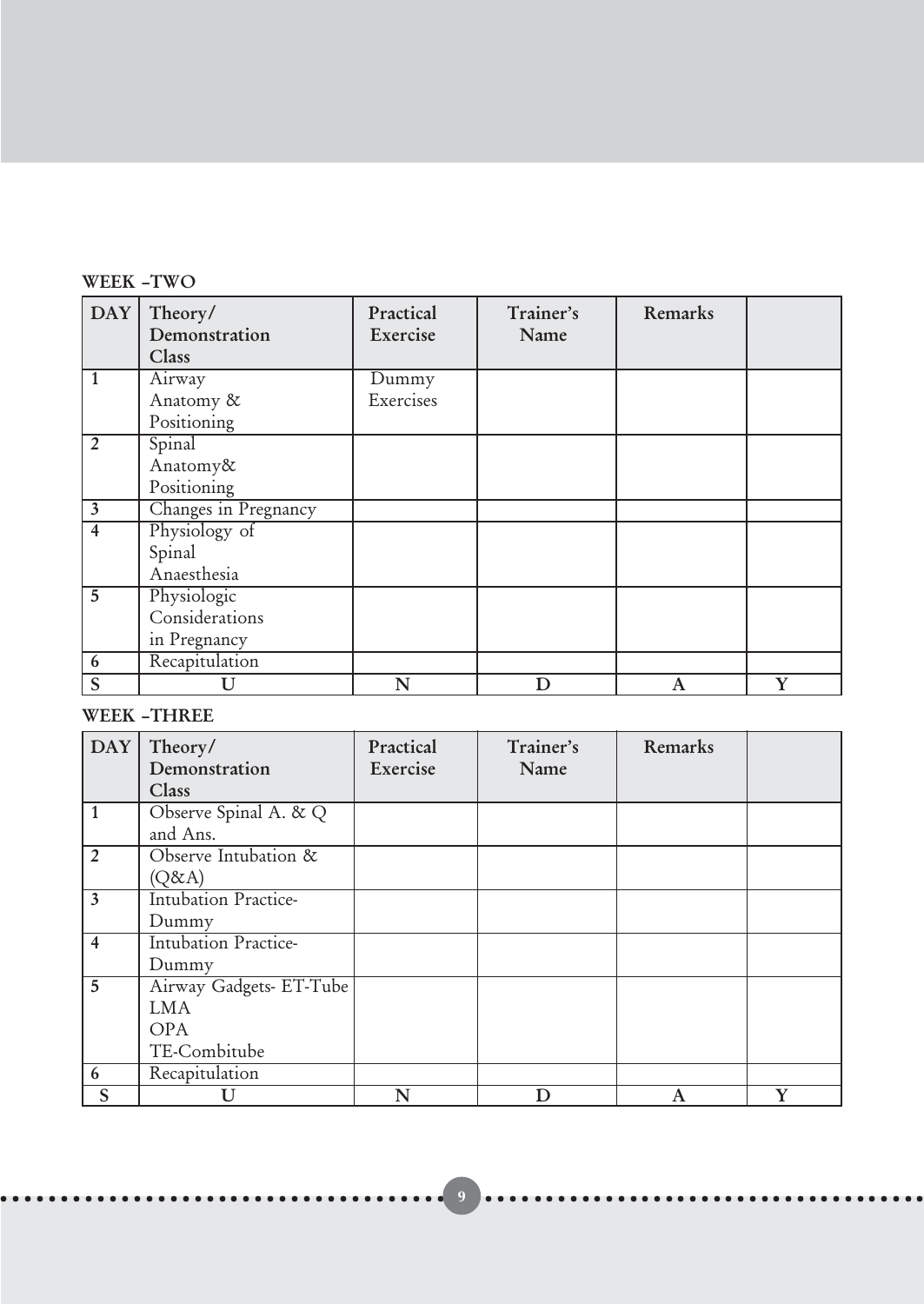#### WEEK-FOUR

| <b>DAY</b>              | Theory/         | Practical | Trainer's | Remarks                   |             |
|-------------------------|-----------------|-----------|-----------|---------------------------|-------------|
|                         | Demonstration   | Exercise  | Name      |                           |             |
|                         | Class           |           |           |                           |             |
| $\mathbf{1}$            | Components      |           |           |                           |             |
|                         | of machine      |           |           |                           |             |
| $\overline{2}$          | Maintenance     |           |           |                           |             |
|                         | of machine      |           |           |                           |             |
| $\overline{\mathbf{3}}$ | Readiness/      |           |           |                           |             |
|                         | Checking of     |           |           |                           |             |
|                         | machine         |           |           |                           |             |
| $\overline{4}$          | Pre Anaesthetic |           |           |                           |             |
|                         | check up        |           |           |                           |             |
| 5                       | Pre medication  |           |           |                           |             |
| 6                       | Recapitulation  |           |           |                           |             |
| S                       | U               | N         | D         | $\boldsymbol{\mathrm{A}}$ | $\mathbf v$ |

#### WEEK-FIVE

| DAY                     | Theory/          | Practical | Trainer's | Remarks |  |
|-------------------------|------------------|-----------|-----------|---------|--|
|                         | Demonstration    | Exercise  | Name      |         |  |
|                         | Class            |           |           |         |  |
| $\mathbf{1}$            | Cardiopulmonary  |           |           |         |  |
|                         | Resuscitation    |           |           |         |  |
| $\overline{2}$          | Vascular         |           |           |         |  |
|                         | Cannulation-     |           |           |         |  |
|                         | IJV, SV          |           |           |         |  |
| $\overline{3}$          | Ventilation with |           |           |         |  |
|                         | Ambu bag with    |           |           |         |  |
|                         | <b>OEA</b>       |           |           |         |  |
| $\overline{\mathbf{4}}$ | Defibrillation   |           |           |         |  |
| $5\overline{)}$         | Fluid Therapy    |           |           |         |  |
| 6                       | Recapitulation   |           |           |         |  |
| S                       |                  | N         |           | A       |  |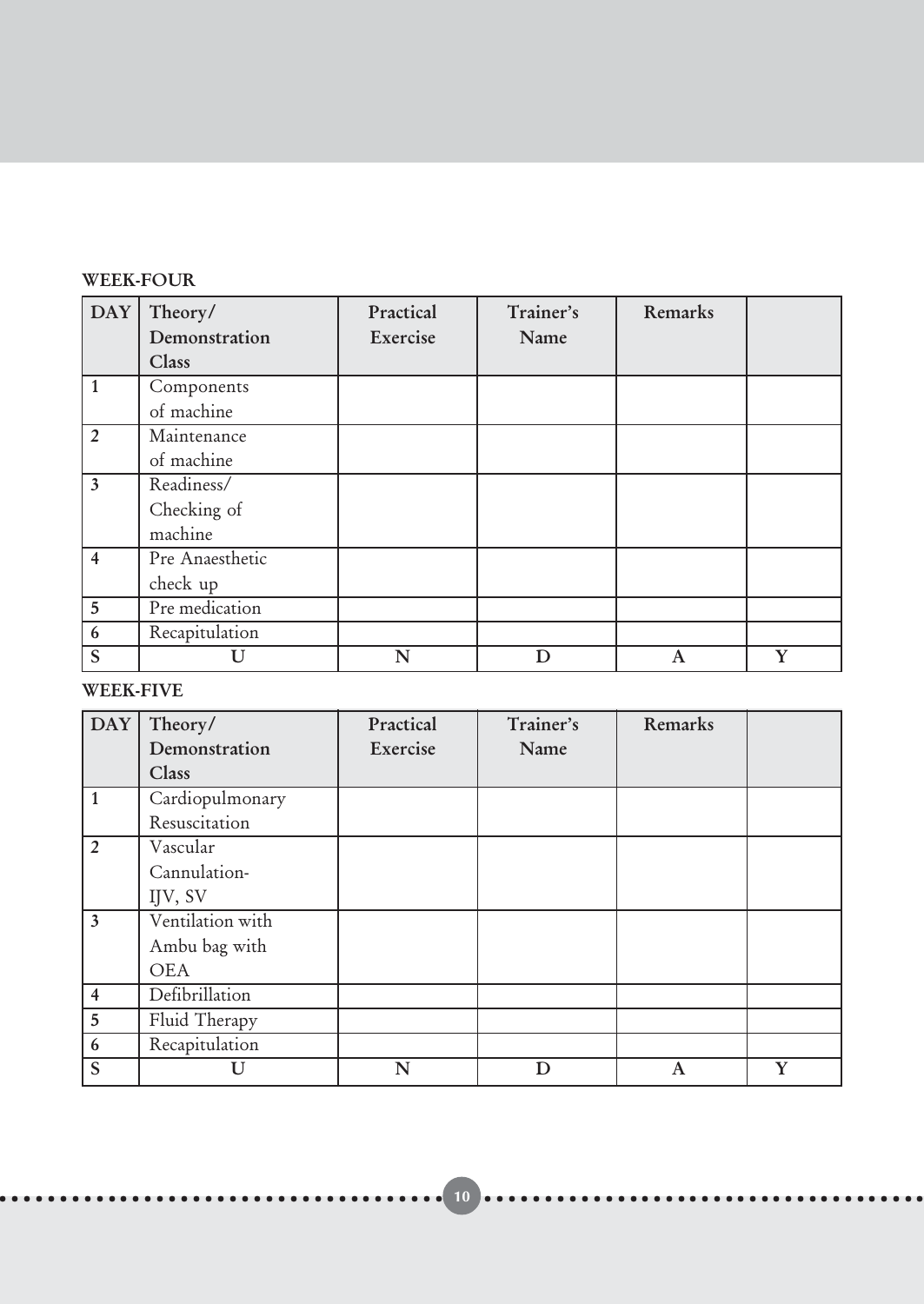#### WEEK-SIX

| <b>DAY</b>       | Theory/<br>Demonstration<br>Class | Practical<br>Exercise | Trainer's<br>Name | Remarks      |   |
|------------------|-----------------------------------|-----------------------|-------------------|--------------|---|
| $\mathbf{1}$     | Acid base/                        |                       |                   |              |   |
|                  | Electrolyte                       |                       |                   |              |   |
| $\overline{2}$   | Modalities                        |                       |                   |              |   |
|                  | of pain relief                    |                       |                   |              |   |
| $\overline{3}$   | General                           |                       |                   |              |   |
|                  | anaesthesia                       |                       |                   |              |   |
| $\overline{4}$   | Regional block                    |                       |                   |              |   |
| 5                | Regional                          |                       |                   |              |   |
|                  | Anaesthsia                        |                       |                   |              |   |
|                  | (Spinal&                          |                       |                   |              |   |
|                  | Epidural A)                       |                       |                   |              |   |
| $\boldsymbol{6}$ | Recapitulation                    |                       |                   |              |   |
| S                | U                                 | N                     | D                 | $\mathbf{A}$ | Y |

#### WEEK-SEVEN

| <b>DAY</b>              | Theory/              | Practical | Trainer's | Remarks     |             |
|-------------------------|----------------------|-----------|-----------|-------------|-------------|
|                         | Demonstration        | Exercise  | Name      |             |             |
|                         | <b>Class</b>         |           |           |             |             |
| 1                       | Post anaesthesia     |           |           |             |             |
|                         | care/ recovery       |           |           |             |             |
| $\overline{2}$          | Discharge from the   |           |           |             |             |
|                         | recovery             |           |           |             |             |
| $\overline{\mathbf{3}}$ | Side Effects/        |           |           |             |             |
|                         | Complication of      |           |           |             |             |
|                         | Anaesthesia          |           |           |             |             |
| $\overline{4}$          | Difficult Intubation |           |           |             |             |
|                         | Cart & Drill         |           |           |             |             |
| $\overline{5}$          | Anaesthesia          |           |           |             |             |
|                         | Record Keeping       |           |           |             |             |
| 6                       | Recapitulation       |           |           |             |             |
| S                       |                      | N         | D         | $\mathbf A$ | $\mathbf v$ |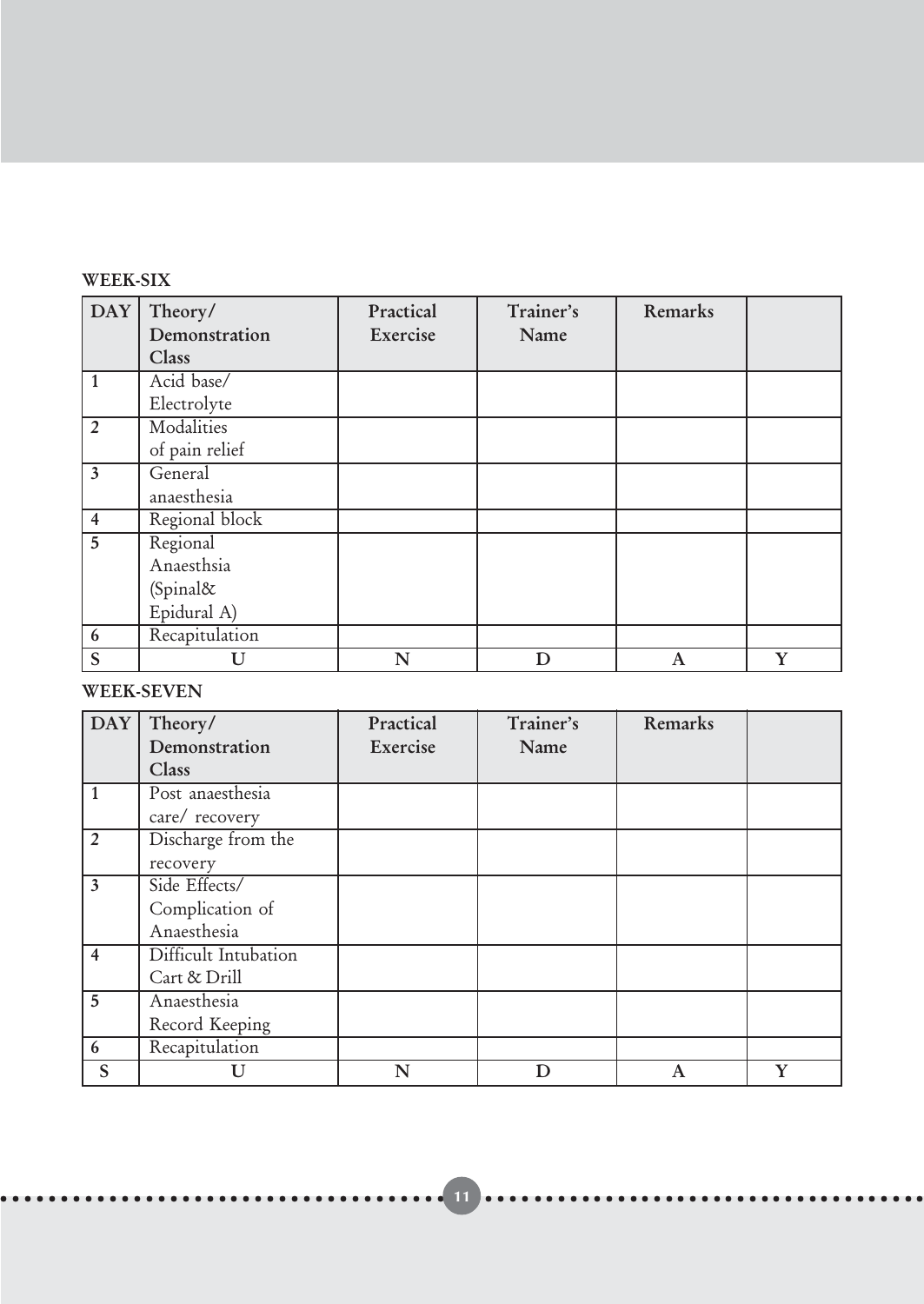#### WEEK-EIGHT

| <b>DAY</b>              | Theory/<br>Demonstration<br>Class        | Practical<br>Exercise | Trainer's<br>Name | Remarks |  |
|-------------------------|------------------------------------------|-----------------------|-------------------|---------|--|
|                         | Anaemia &<br>Pregnancy                   |                       |                   |         |  |
| $\overline{2}$          | COPD & Pregnancy                         |                       |                   |         |  |
| $\overline{\mathbf{3}}$ | Diabeties Mellitus                       |                       |                   |         |  |
| 4                       | Hypertension/Pre-<br>eclampsia/Eclampsia |                       |                   |         |  |
| 5                       | Chronic renal failure<br>& Pregnancy     |                       |                   |         |  |
| 6                       | Recapitulation                           |                       |                   |         |  |
| S                       | I I                                      | N                     | D                 | A       |  |

#### WEEK-NINE

| <b>DAY</b>              | Theory/<br>Demonstration<br>Class | Practical<br>Exercise | Trainer's<br>Name | Remarks |  |
|-------------------------|-----------------------------------|-----------------------|-------------------|---------|--|
|                         | RHD & Pregnancy                   |                       |                   |         |  |
| $\overline{2}$          | Liver disease &<br>Pregnancy      |                       |                   |         |  |
| $\overline{\mathbf{3}}$ | Trauma & Pregnancy                |                       |                   |         |  |
| 4                       | APH & PPH                         |                       |                   |         |  |
| 5                       | Difficult Airway &<br>Pregnancy   |                       |                   |         |  |
| 6                       | Recapitulation                    |                       |                   |         |  |
| S                       | TΤ                                | N                     |                   | A       |  |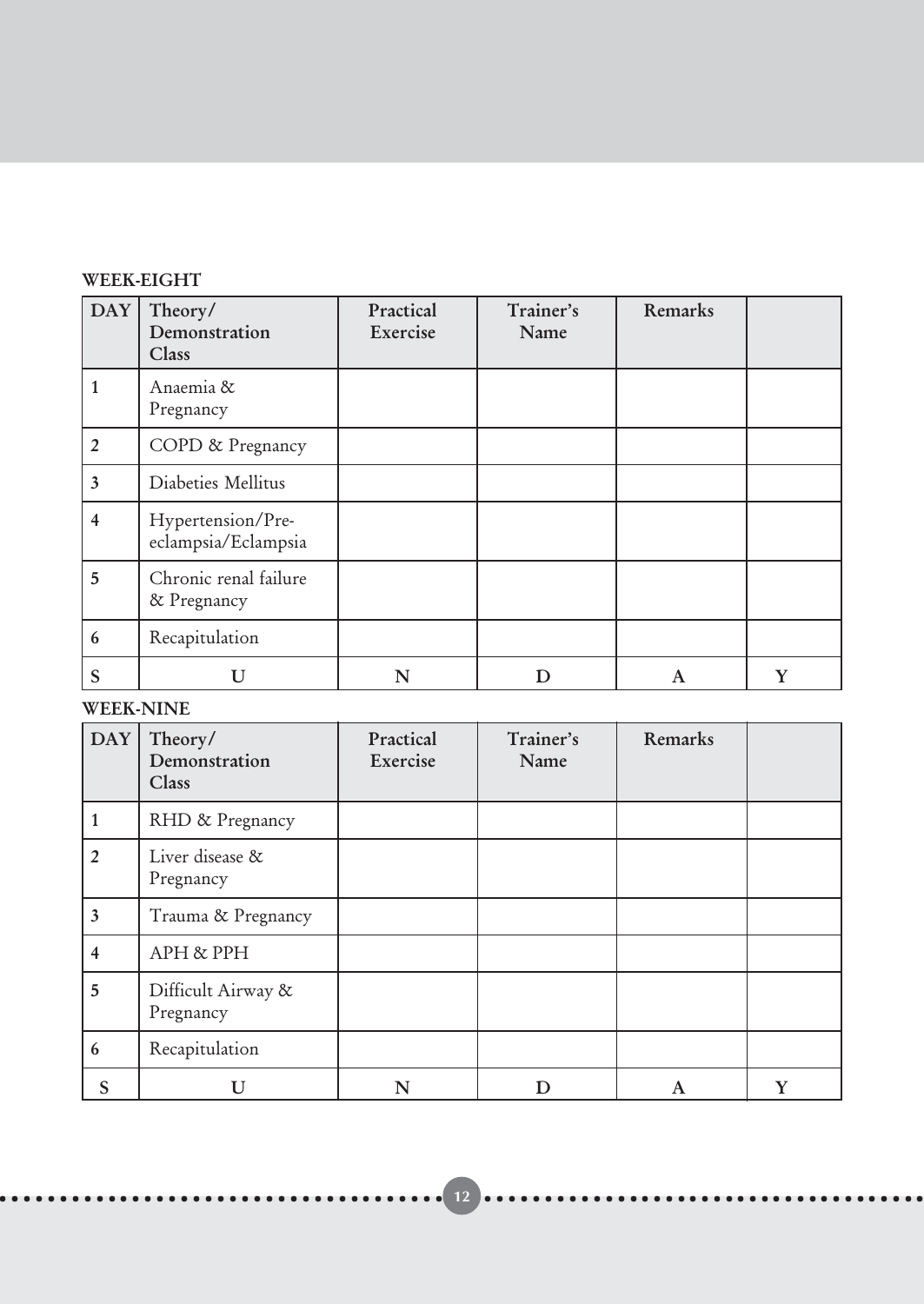#### Annexure – VI

#### Recommended Resuscitation Kit

- 1. Adult/Neonatal Ambu Bag with o2 Reservoir
- 2. Anatomical Face Mask. No. 0-5
- 3. Oropharyngeal Airways. 0-5
- 4. Laryngoscope-Curved Blade
- 5. Laryngoscope-Straight Blade
- 6. Endo Tracheal tubes size 0-8. 6 of each to be replaced every year.
- 7. Oxygen Cylinder with Oxygen therapy devices.
- 8. Emergency Drugs. I.V. Canulae, I.V. Fluids, I.V. Sets.
- 9. Naso pharyngeal Airways
- 10. Adhesive Tape
- 11. Laryngeal Mask Airway, All Types
- 12. TO Combitube
- 13. Manual Suction
- 14. Chest Seal
- 15. Emergency Chest Drained Kit
- 16. Mini Tracheostony/Cricothyrotomy Kit
- 17. Magill's Forceps
- 18. Bain's Circuit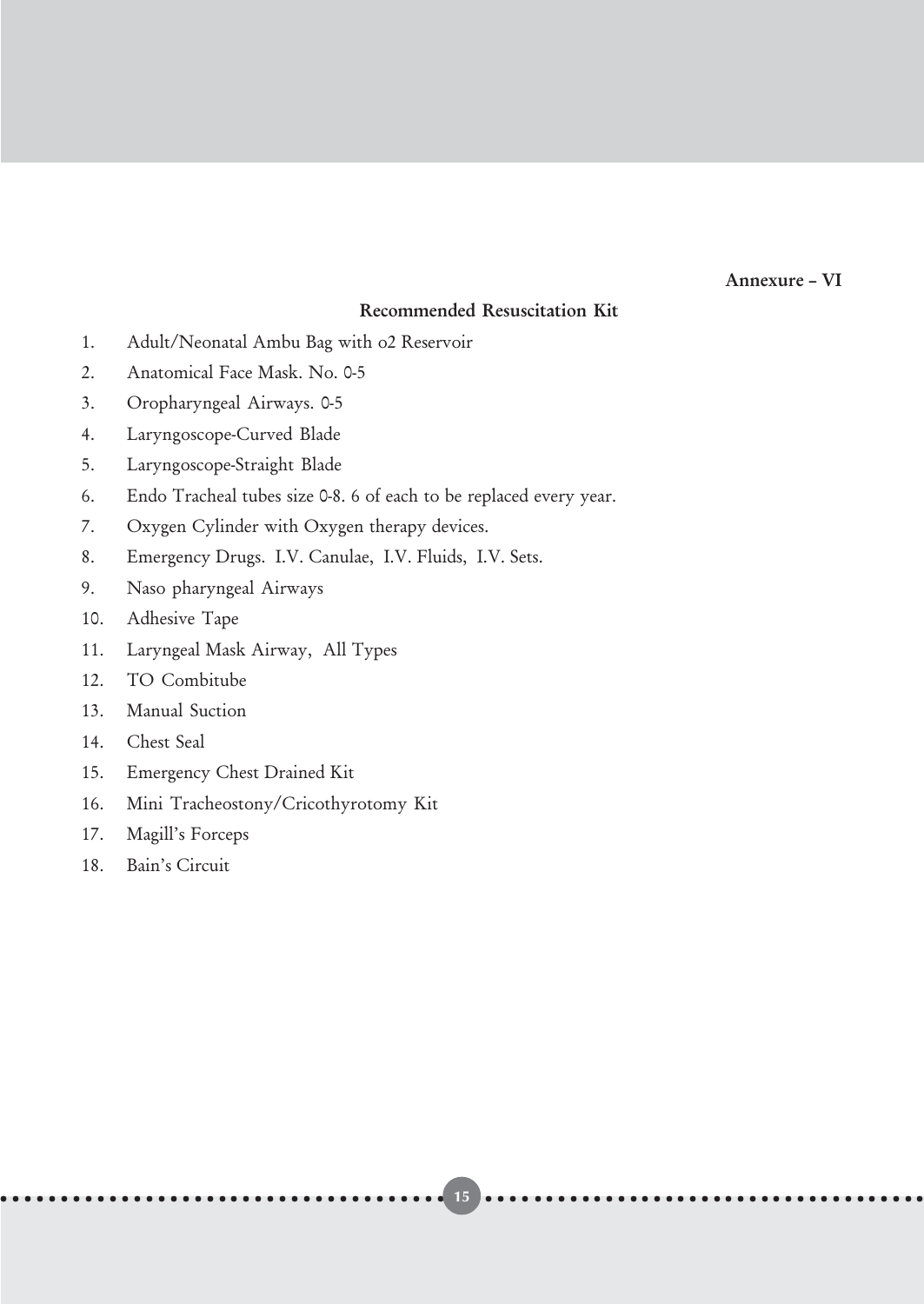#### WEEK –TEN

| <b>DAY</b>              | Theory/<br>Demonstration<br>Class | Practical<br>Exercise | Trainer's<br>Name | Remarks |   |
|-------------------------|-----------------------------------|-----------------------|-------------------|---------|---|
|                         | Inhalational<br>anaesthetic agent |                       |                   |         |   |
| $\overline{2}$          | Intravenous agents                |                       |                   |         |   |
| $\overline{\mathbf{3}}$ | Opiod Analgesic                   |                       |                   |         |   |
| 4                       | Non-Narcotic<br>Analgesic         |                       |                   |         |   |
| 5                       | Drugs for<br>premedication        |                       |                   |         |   |
| 6                       | Recapitulation                    |                       |                   |         |   |
| S                       | U                                 | N                     |                   | A       | Y |

#### WEEK-ELEVEN

| DAY                     | Theory/<br>Demonstration<br>Class      | Practical<br>Exercise | Trainer's<br>Name | Remarks |   |
|-------------------------|----------------------------------------|-----------------------|-------------------|---------|---|
| 1                       | Depolarizing<br>M. Relaxant            |                       |                   |         |   |
| $\overline{2}$          | N.Depolarising M.<br>& Reversal Agents |                       |                   |         |   |
| $\overline{\mathbf{3}}$ | Local Anesthestic<br>Agents            |                       |                   |         |   |
| $\overline{4}$          | Vasoactive &<br>Sympathomimetics       |                       |                   |         |   |
| 5                       | Prokinetices &<br>Antiemetics          |                       |                   |         |   |
| 6                       | Recapitulation                         |                       |                   |         |   |
| S                       | I J                                    | N                     |                   | A       | Y |